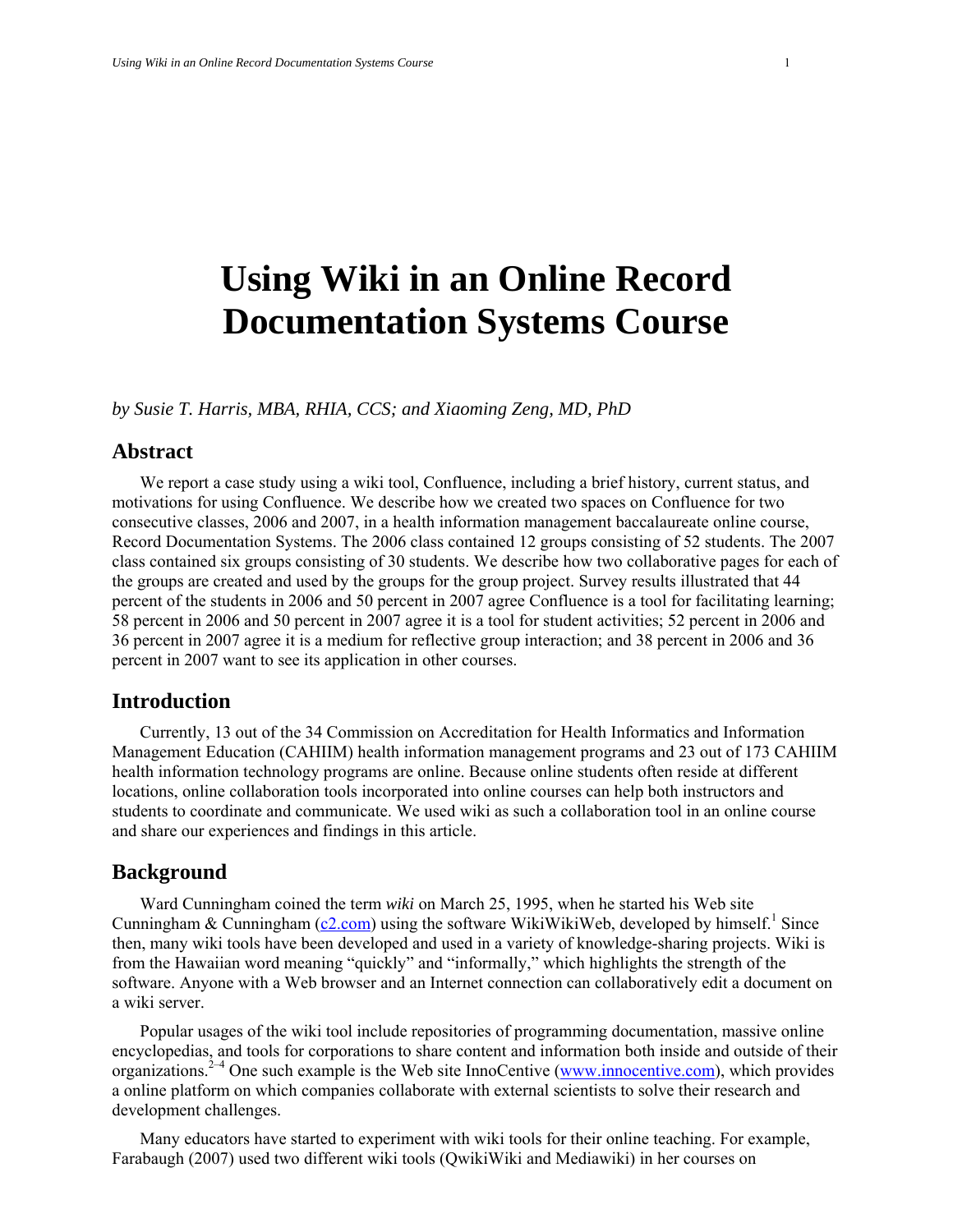Shakespeare for writing assignments and directed reflection on language. She found that wiki software is an ideal platform for completing short (rather than long) writing assignments, extending group work outside the class by continuing it asynchronously on the wiki, and enabling students to structure their discussion on their own.<sup>5</sup> Other early adopters have similar findings of the usage of wiki for educational purposes. $6-9$ 

Herein we report our experience using a wiki tool in an HIM undergraduate course. The results of a post-course survey are also reported.

#### **Software**

An enterprise wiki tool named Confluence (version 2.2.10; Atlassian; San Francisco, CA) was used in our experiment because it provides a more controlled environment for online collaboration by having distinct groups. Additional features include an intuitive Web interface, a powerful structuring and searching tool, PDF export, automated factoring, and open API for extension and integration.

The Confluence software is supported through the Academic Outreach Service in our university. The online course content management system used in our university is Blackboard (version 6.3; Blackboard Inc.; Washington, DC). Because the Confluence system is not linked to the university directory service, each student needs to have a Confluence username and password other than their Blackboard username and password.

#### **The Course**

HIMA 3032, Record Documentation Systems, is an introductory course on the origin, content, and format of health records across the continuum of care. The purpose of the course is to help students achieve substantial understanding of the different types of documentation requirements for the various types of healthcare organizations. The students should be able to incorporate their wiki skills and have the ability to use state-of-the-art software in their careers. We also expected the students to acquire communication and teamwork skills from collaborating virtually using the wiki tool.

Confluence was used in the same course in both 2006 and 2007. The 2006 course had a total of 52 students, who were juniors and seniors. Of those, 47 (90 percent) were female, which is congruent with the demography of the HIM profession. The 2007 course had 30 students (juniors only), of whom 27 (90 percent) were female, which, again, is in line with the demography of the HIM profession.

#### **Using Confluence for Group Project Discussions and Postings**

One important component of the course is the final group project presentation. The project was purposely designed to facilitate learning through guided and independent research. Students followed the textbook, *Comparative Health Information Management*, as a template for understanding and explaining the flow of health information in various healthcare settings. Each chapter of the text discusses a different healthcare setting in which health information managers are found. Each group must address the following components in their presentation: introductions to the setting, regulatory issues, documentation, reimbursement and funding, information management, quality improvement and utilization review, role of the health information management professional, and trends.

Self-selected groups consisting of five or six students were formed at the beginning of the semesters. Confluence was used as an online platform for the students and the instructor to exchange thoughts regarding the group project presentation. Two pages—Discussions and Postings, and References—were set up on the Confluence site for each group. On the group's discussions and postings page, students set up their outline for the project, designating responsibilities and posting discussion when needed (see Figure 1). On the group's references page, students collaboratively documented the references they used in their final presentation (see Figure 2). Students used the pages on Confluence to continuously build the materials they needed for their final presentation.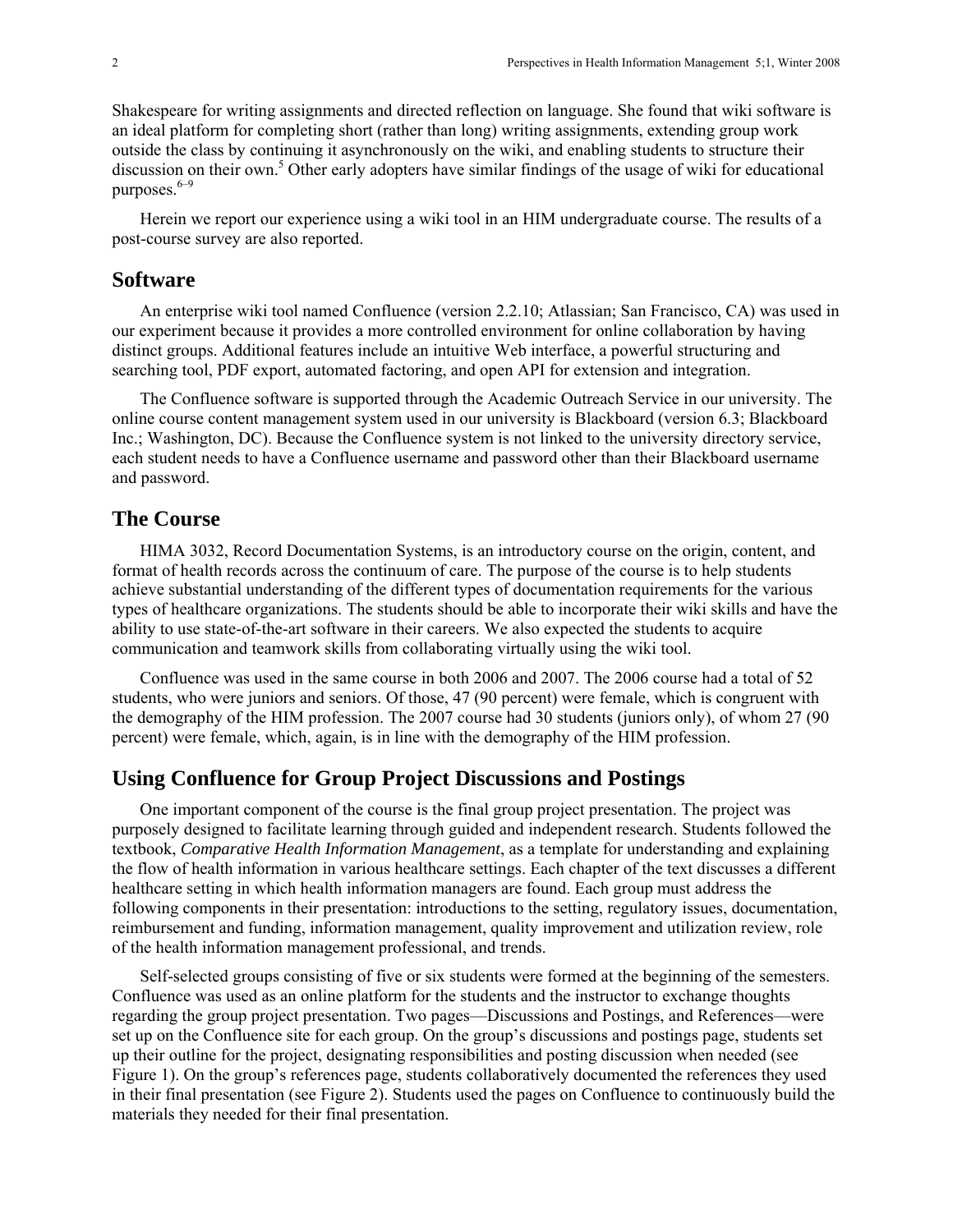The instructor used the Confluence site in two ways. First, the front page of the Web site could be used as a bulletin board to distribute announcements to the students. Students could comment on the announcements so the instructor would get prompt feedback. Second, the instructor could collaborate with each group by commenting on their progress and modifying or even contributing to their work. Students can learn from the examples provided by the instructor without overwhelming e-mail exchanges. Figure 3 shows a post from the instructor on the wiki site's home page. By default, the "posted by" and "date and time" elements of a post are of different font type, size, and color from the main text to make them prominent for online reading. The "posted by" and "date and time" items are automatically added below the comments so the students can judge the age of the posting. The latest comments appear at the top of the page. As shown, at the bottom of each comment, there is a link for students to add threaded comments.

### **After-Class Survey**

To assess the efficacy of using the Confluence wiki in online education, a five-question survey was distributed at the end of each course. The questions were adapted from a questionnaire developed by Williams and Jacobs for collecting feedback on a blog system used in their class.<sup>10</sup> The five survey questions addressed the following: 1) at what level did Confluence assist the student with learning; 2) at what level did Confluence increase the meaningful intellectual exchange between students; 3) at what level would the student want to participate in a similar future activity; 4) at what level would the student want to see Confluence more widely used as a learning tool in future courses; and 5) the reasons for the student's like or dislike of Confluence. A five-point Likert scale from *strongly agree* to *strongly disagree* was used in the first four questions. The last question was an open-ended question.

#### **Results**

Data were collected from two years of the class. In the first year (2006) the class had both junior and senior HIM students, while in the second year (2007) the class had only junior students. The Confluence interface did not change during the two-year experiment. In 2006, 48 of the 52 students in the class responded to the questionnaire for a response rate of 92.3 percent. In 2007, 28 out of the 30 students answered the survey for a response rate of 93.3 percent; however, two students did not answer the last open-ended question. We report the survey results below.

#### *1. The wiki site as a medium for facilitating learning*

The average score for this question in 2006 was 3.30 (between agree and neutral) and the score in 2007 was 3.10 (between agree and neutral) (see Figure 4). Overall, 46 percent of the students agreed that the wiki site helped their learning in the class while 26 percent of them did not agree. Because the Blackboard server aggregated the data in the frequencies of each answer, we used the  $\chi^2$  test to analyze whether there was a statistically significant difference between the answers for years 2006 and 2007. Although the average score was lower in 2007 than in 2006, the difference is not statistically significant  $(p = 0.106)$ .

#### *2. Confluence for student interaction*

Question 2 is about whether Confluence can be used as a medium for student interaction (see Figure 5). The majority of the students (55 percent) thought the site increased the intellectual exchange between students in the online class. In 2006, the average score was 3.43 (between agree and neutral) while the average score in 2007 was 3.07 (close to neutral from the positive side). The difference is not statistically significant using the  $\chi^2$  test ( $p = 0.22$ ).

#### *3. Confluence for student reflection*

Question 3 investigated whether the students are interested in using the wiki site as a medium for reflecting their thoughts other than as an assessment tool (see Figure 6). Forty-six percent of the students admitted that they would participate in similar activities even not for the purpose of course evaluation.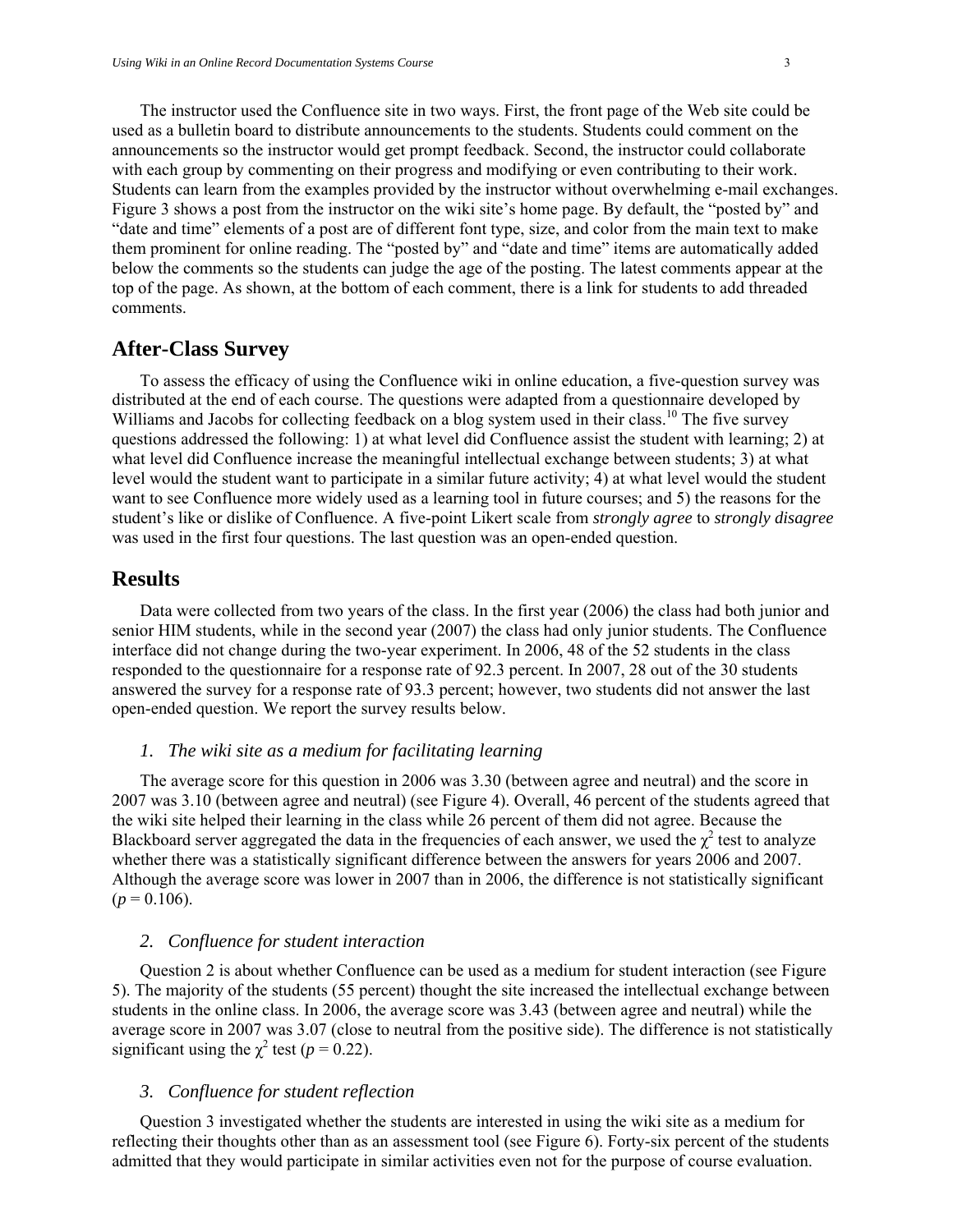The average scores were 3.42 (between agree and neutral) and 2.79 (between disagree and neutral) in 2006 and 2007 respectively. The difference between the two years, 0.63, is not statistically significant based on the  $\chi^2$  test (*p* = 0.06).

#### *4. Confluence used in future courses*

Overall, 37 percent of students accepted Confluence's role as a pedagogical tool and anticipated its wider usage in online teaching (see Figure 7). In 2006, the average score for this question was 3.21 (between agree and neutral), and the average score in 2007 was 2.61 (between disagree and neutral) in 2007. The contrast is statistically significant ( $p = 0.01$ ) between the two years based on the  $\chi^2$  test.

### **Qualitative Analysis of the Open-ended Question**

The last question on the survey is an open-ended question in which the students listed the reasons they liked or disliked using Confluence in the course. We conducted a content analysis on the free-text answers to the question in order to understand some of the common reasons for students' attitudes toward the software. We used the qualitative research software NVivo (version 7.0; QSR International; Doncaster, Australia) to explore common patterns in the students' answers.

We found five distinguishing patterns among the students who expressed positive attitudes toward the wiki software (see Table 1). Two patterns that appeared the most among the answers are communication (14 times) and collaboration (13 times).

We found seven distinguishing patterns in the negative responses to the open end questions (see Table 2). The most often cited barrier (13 times) to using the wiki tool is that the Web site is not very navigable for students to find the right location for their task. The second most often cited barrier (10 times) is that some of the software features are not intuitive so students cannot accomplish some of the intended tasks. Other noticeable barriers include lack of communication (nine times) and software complexity (seven times).

#### **Discussion**

We report a case study of using Confluence as a collaborative Web site for group projects in an HIM course. Half of the students agree that the wiki tool could help them to learn, interact, and reflect in the online class. Thirty-seven percent of the students would like to use it in future classes. Students liked the wiki tool because it facilitated collaboration and communication. Students disliked the tool because of the navigation difficulty, confusing software features, lack of communication in the group, and steep learning curve of the software.

We found that the students in 2007 in general had a more negative attitude toward using the wiki tool than students in 2006. In 2006, we had both junior and senior students in the class, and in 2007 we had only junior students. Junior students have had less immersion into the field of health information management than senior students. The unfamiliarity with the field may contribute to the negative attitudes in the second year's results.

The objective of the content analysis of the responses to the fifth question was to explore the reason for students' attitudes toward the wiki tool. Two frequently cited reasons are the power of the wiki tool for students' collaboration and communication. Some students cited "lack of communication" as one of the major reasons why they didn't like using the wiki tool. Some groups relied on e-mail to exchange their files because it was the mechanism used in their previous classes. This finding implies that it is imperative to integrate the wiki tool into the study flow of the students. The instructor may also want to emphasize that wiki tools are more of a collaborative tool than a communication tool. The other pattern cited in both positive and negative responses is the navigability of the system. This contradictory finding might suggest that the developers of the Confluence tool still need to improve its Web usability. This is also supported by other negative findings such as software complexity and steep learning curve.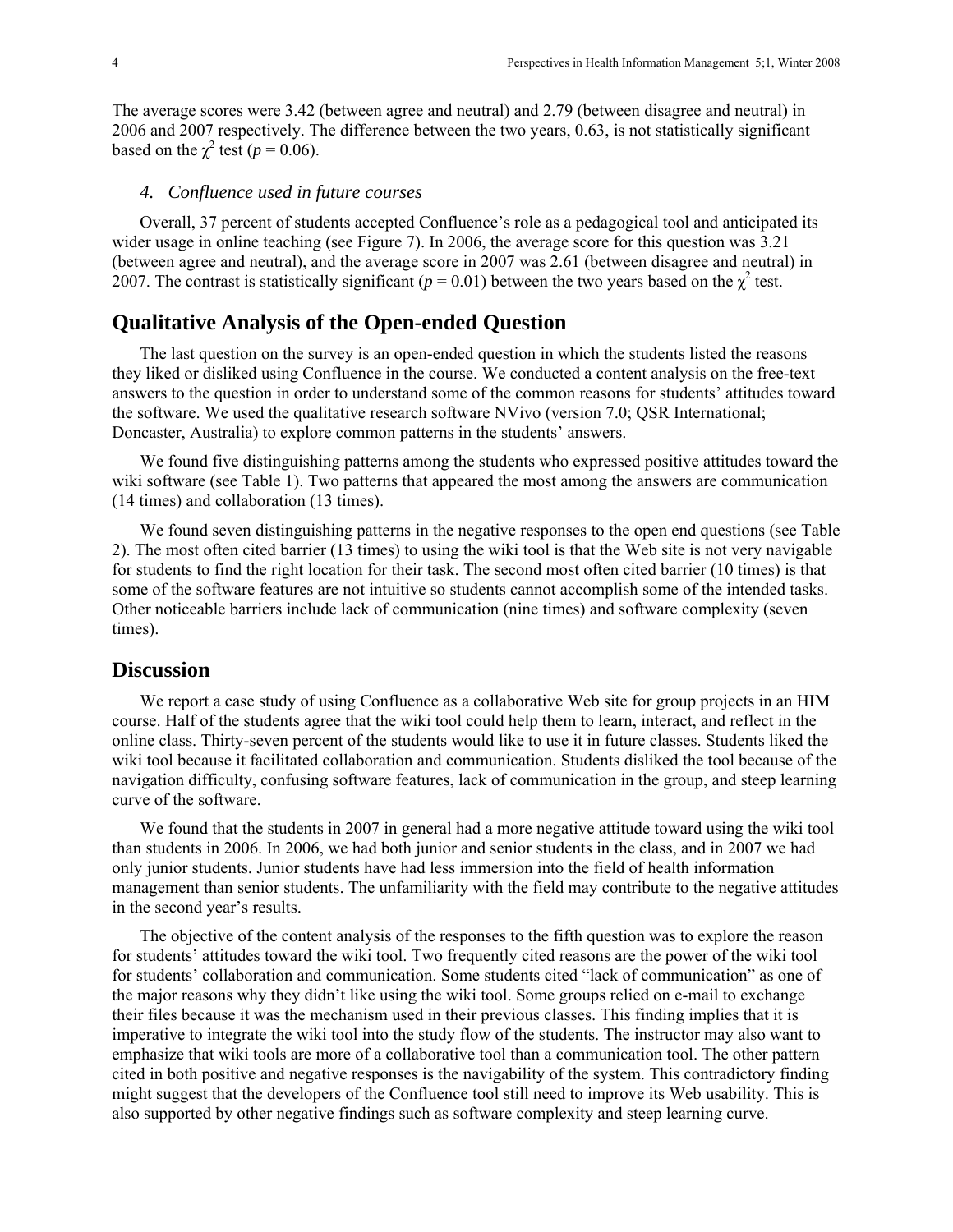According to AHIMA, 38 percent of accredited health information management programs are classified as "distance learning." The major advantage of online education is that it separates pedagogy from distance and time restraints. However, previous studies pointed out that e-learning systems often lack the lure of social networking compared to classroom lectures and can cause disengagement from the students, especially when text-only materials are presented on the Web.<sup>11, 12</sup> To overcome this barrier, many instructors employ an online discussion board as a platform for their students to engage in class activities.13 Students who are afraid of public speaking will have a chance to participate in the discussion, and students will have more time to organize their thoughts before they post them online. Wiki tools may help students to publish online without sophisticated knowledge of Web programming. This immediate publishing feature of the wiki offers opportunities for students and instructors to write online whenever they feel the urge. Students and instructors can view and edit each other's work on the wiki site. One important finding is that some students disliked the wiki tool because they felt it was inconvenient to use different logins. If current commercial course management systems such as Blackboard and WebCT could have a wiki tool integrated into the system, the problem of multiple logins would be eliminated. This should be taken into consideration for future adopters.

The wiki in this course was used as a workspace for group members to draft and revise their final project presentation. This approach can facilitate peer learning because of the openness of the wiki. Peer learning is an important pedagogical component in higher education.<sup>14</sup> In the traditional face-to-face classroom, students learn from others when instructors answer questions from students or comment on their work. Many course management systems overlook the importance of peer leaning with limited builtin functions for such activities. The consequence is that instructors have to manage many "one-to-one" relationships instead of a "one-to-many" relationship as in the traditional classroom. Using wiki as a peer learning workspace, students can view others' work and the instructor's feedback as well. This feature may bring peer learning to a higher level than is possible in the traditional face-to-face setting. To the instructor, wiki is a cost-efficient way to advise the maximum number of students online. The wiki system keeps all the postings for future reference. Students in the same group will be able to learn from the instructor when he or she updates the writings on the wiki server.

In addition to the benefit of peer learning, students might work more carefully on their course work to avoid embarrassment if they know their work will be viewed by not only the instructor but also their fellow group members. Another benefit of using wiki is that the instructor can follow who updates and participates on the site. Previously in group projects, instructors relied on the students to participate in the project. Instructors did not have concrete evidence of the amount of input from each student. Instructors relied partially on students' complaints or praise of the members within the particular group. Using a wiki site such as Confluence in group projects, the instructor has evidence of each student's participation and input. This makes the final grading objective and transparent.

We used the commercial wiki tool Confluence in our study. Available tools range from free opensource software with only core wiki functions to enterprise wiki tools with slick interfaces and additional functionalities. We chose Confluence for this project because it provides a "walled garden" ecosystem for students in the online class to collaborate. A controlled wiki tool can prevent plagiarism when students work on the same project in different groups. Students expressed concerns about this in their answers to the open-ended question. Although such control may contradict the initial intent of wiki as a collaborative tool, it offers a balance between academic collaboration and independence in the education environment. We suggest that educators should take this balance into consideration when adopting wiki tools for their online teaching.

Wiki tools also have their limitations. Internet connections are needed when students access their work. With more installation of broadband and mobile connections, this limitation may be less of a concern in the future. The other limitation is that many wiki tools lack advanced functions provided by a desktop word processing tool. The instructor might suggest that students draft their content first on the wiki server and then format the final version using desktop word processing software.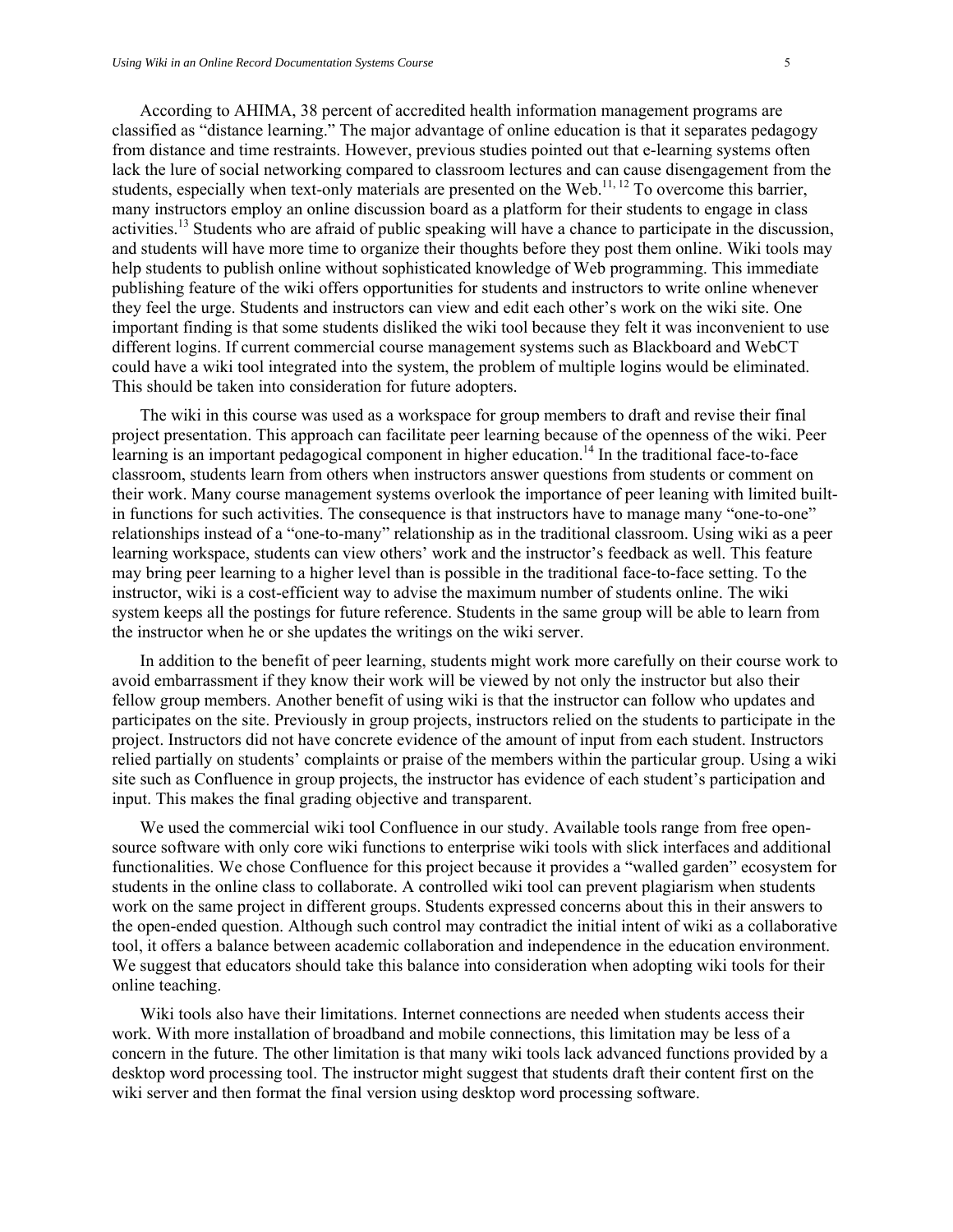### **Limitations and Areas for Future Research**

There are several limitations in this study. The first limitation in the study is not being able to differentiate between the levels (junior or senior) of the students. The second limitation is that all participants are from the same university. Including students from other colleges or universities may emphasize likes and dislikes that were not included in this study. The third limitation is that the sample consisted predominately of white females.

### **Conclusion**

Wiki, with its natural characteristics of supporting collaboration online, would be useful for HIM educators to include in their online teaching. Instructors have the responsibility to get students acclimatized to the tool before fully employing it in online teaching. Instructors should design the assignments or projects based on the strengths of the wiki tools.

The study is intended as a case study of an online HIM course. The sample size was drawn from convenience rather than for statistical significance. Although the results of the study may not be generalized due to the limitations of the sample size and the data collection instrument, if we consider other reports of using wiki in higher education, the wiki can be considered an effective tool for supporting online teaching.

Susie T. Harris, MBA, RHIA, CCS, is a clinical instructor in the College of Allied Health Sciences at East Carolina University in Greenville, NC.

Xiaoming Zeng, MD, PhD, is an assistant professor in the College of Allied Health Sciences at East Carolina University in Greenville, NC.

AHIMA does not support or endorse the products or services referenced in this manuscript.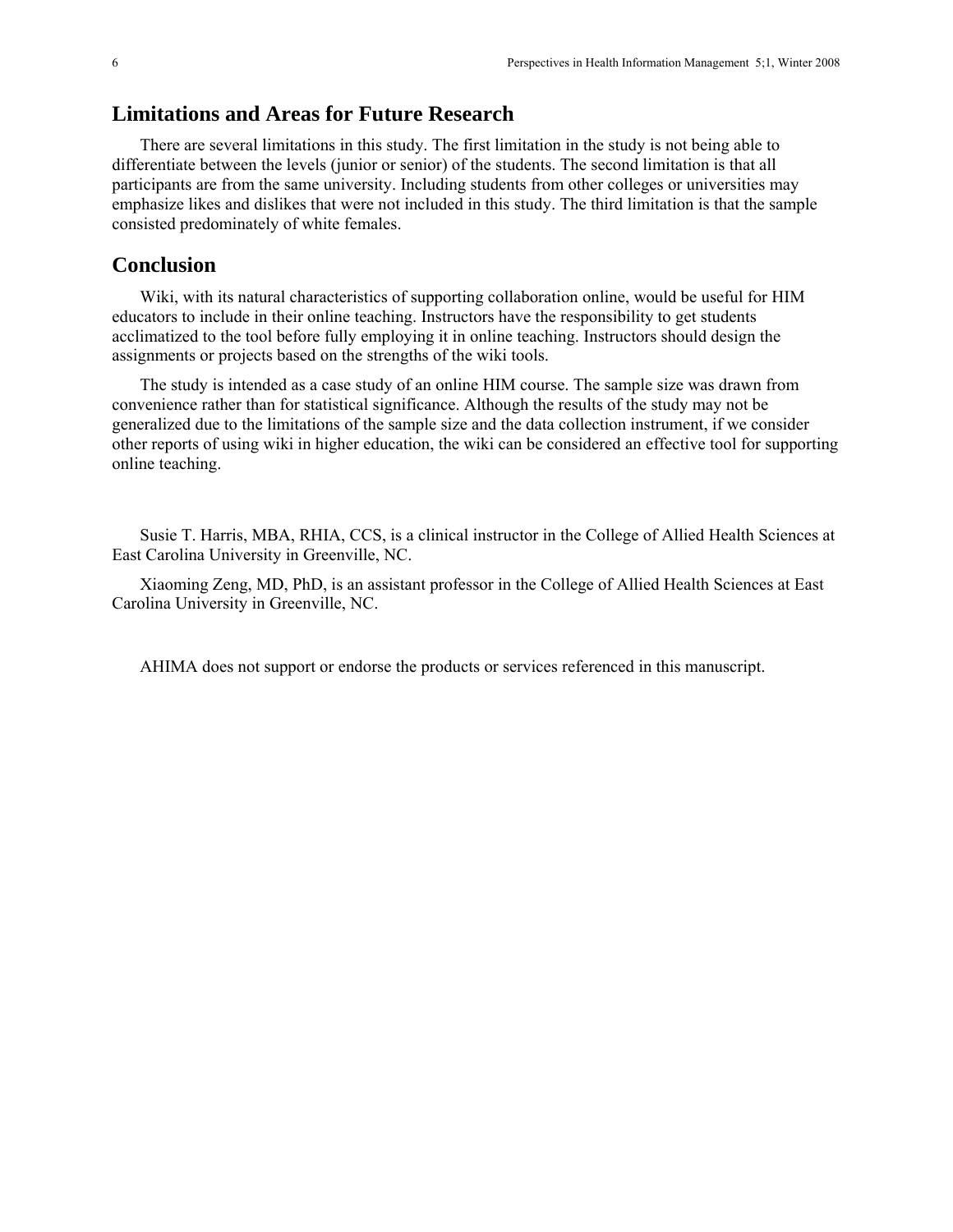#### **Notes**

- 1. Wiki. 2007. Accessed July 16, 2007, at<http://en.wikipedia.org/wiki/Wiki.>
- 2. Wikipedia. Accessed July 17, 2007, at [http://www.wikipedia.org.](http://www.wikipedia.org./)
- 3. Aguiar, A., and G. David. "WikiWiki Weaving Heterogeneous Software Artifacts." In *International Symposium on Wikis*. San Diego, CA: ACM, 2005, pp. 67–74.
- 4. Tapscott, D., and A. D. Williams. *Wikinomics: How Mass Collaboration Changes Everything*. New York: Portfolio, 2006.
- 5. Farabaugh, R. "'The Isle Is Full of Noises': Using Wiki Software to Establish a Discourse Community in a Shakespeare Classroom." *Language Awareness* 16, no. 1 (2007): 41–56.
- 6. Mader, S. *Using Wiki in Education*. Providence, RI: S. Mader, 2005.
- 7. Stahmer, T. "Think Outside the Blog." *Technology & Learning* 26, no. 6 (2006): 28.
- 8. Bold, M. "Use of Wikis in Graduate Course Work." *Journal of Interactive Learning Research* 17, no. 1  $(2006): 5-14.$
- 9. Engstrom, M. E., and D. Jewett. "Collaborative Learning the Wiki Way." *TechTrends: Linking Research & Practice to Improve Learning* 49, no. 6 (2005): 12–16.
- 10. Williams, J. B., and J. Jacobs. "Exploring the Use of Blogs as Learning Spaces in the Higher Education Sector." *Australasian Journal of Educational Technology* 20, no. 2 (2004): 232–47.
- 11. Hara, N., and R. Kling. "Students' Distress with a Web-based Distance Education Course: An Ethnographic Study of Participants' Experiences." *Information, Communication and Society* 3, no. 4 (2000): 557–79.
- 12. Maki, R. H., W. S. Maki, M. Patterson, and P. D. Whittaker. "Evaluation of a Web-based Introductory Psychology Course: I. Learning and Satisfaction in On-line versus Lecture Courses." *Behavior Research Methods, Instruments, & Computers* 32, no. 2 (2000): 230–39.
- 13. Wickstrom, C. D. "A 'Funny' Thing Happened on the Way to the Forum." *Journal of Adolescent & Adult Literacy* 46, no. 5 (2003): 414–23.
- 14. Boud, D., R. Cohen, and J. Sampson. *Peer Learning in Higher Education: Learning from and with Each Other*. London: Kogan Page, 2001.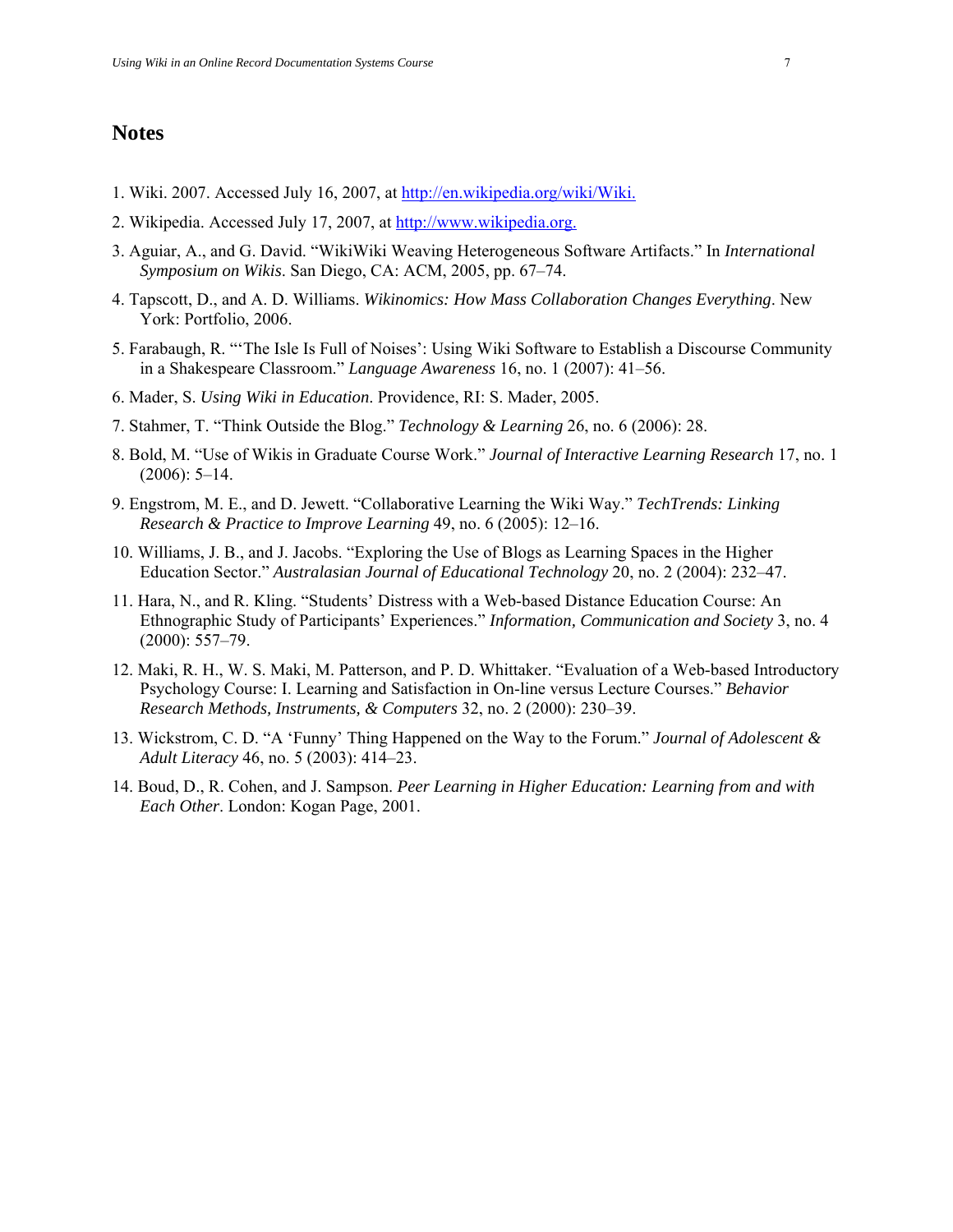#### **Discussions and Postings Page**

*Welcome to the HIMA Supremas.* I look forward to working with each of you this semester. As indicated in the e-mail I sent to you earlier today, the project instructions on Blackboard indicate we are to now set up our outline for the project, designating responsibilities. Our presentation, which we will create based on information we post to our page in Wikipedia, will be evaluated based on how well it conforms to the template described in the project instructions on Blackboard. So I propose that we model our outline after the template, which is listed below in steps 1 through 9: Project Outline 1. Introduction to the setting 2. Regulatory issues 3. Documentation 4. Reimbursement and funding 5. Information management (data flow, coding and classification, computer systems and data sets) 6. Quality improvement and utilization management 7. Risk management and legal issues 8. Role of the health information management professional 9. Trends 10. Conclusion As you can see, I have also added a step #10, "Conclusion." Please note that after sending you an e-mail earlier today, I realized a conclusion is of course also needed. So, even though I previously indicated that since there are 5 of us, and 9 topics, we would need to select 1 to 2 topics each, we now need to each select 2 topics. I volunteer to take #10, the conclusion, as well as whichever topic remains after you as a group have made your selections. Sincerely, Karen Morris Posted by **Arena Morris at Jan 14, 2006 14:47** | [Permalink](http://falcon.aos.ecu.edu:8080/confluence/display/HIMA/HIMA+Supremas+-+Discussions+and+Postings?focusedCommentId=447#comment-447) | [Remove](http://falcon.aos.ecu.edu:8080/confluence/pages/removecomment.action?pageId=412&commentId=447) | [Reply To This](http://falcon.aos.ecu.edu:8080/confluence/display/HIMA/HIMA+Supremas+-+Discussions+and+Postings?replyToComment=447#comment-447) Hi everyone. I would like to take #8 and #9. If that's ok with the group. Posted by  $\overline{X}$  Posted by at Jan 15, 2006 16:23 | [Permalink](http://falcon.aos.ecu.edu:8080/confluence/display/HIMA/HIMA+Supremas+-+Discussions+and+Postings?focusedCommentId=452#comment-452) | [Remove](http://falcon.aos.ecu.edu:8080/confluence/pages/removecomment.action?pageId=412&commentId=452) | Reply To This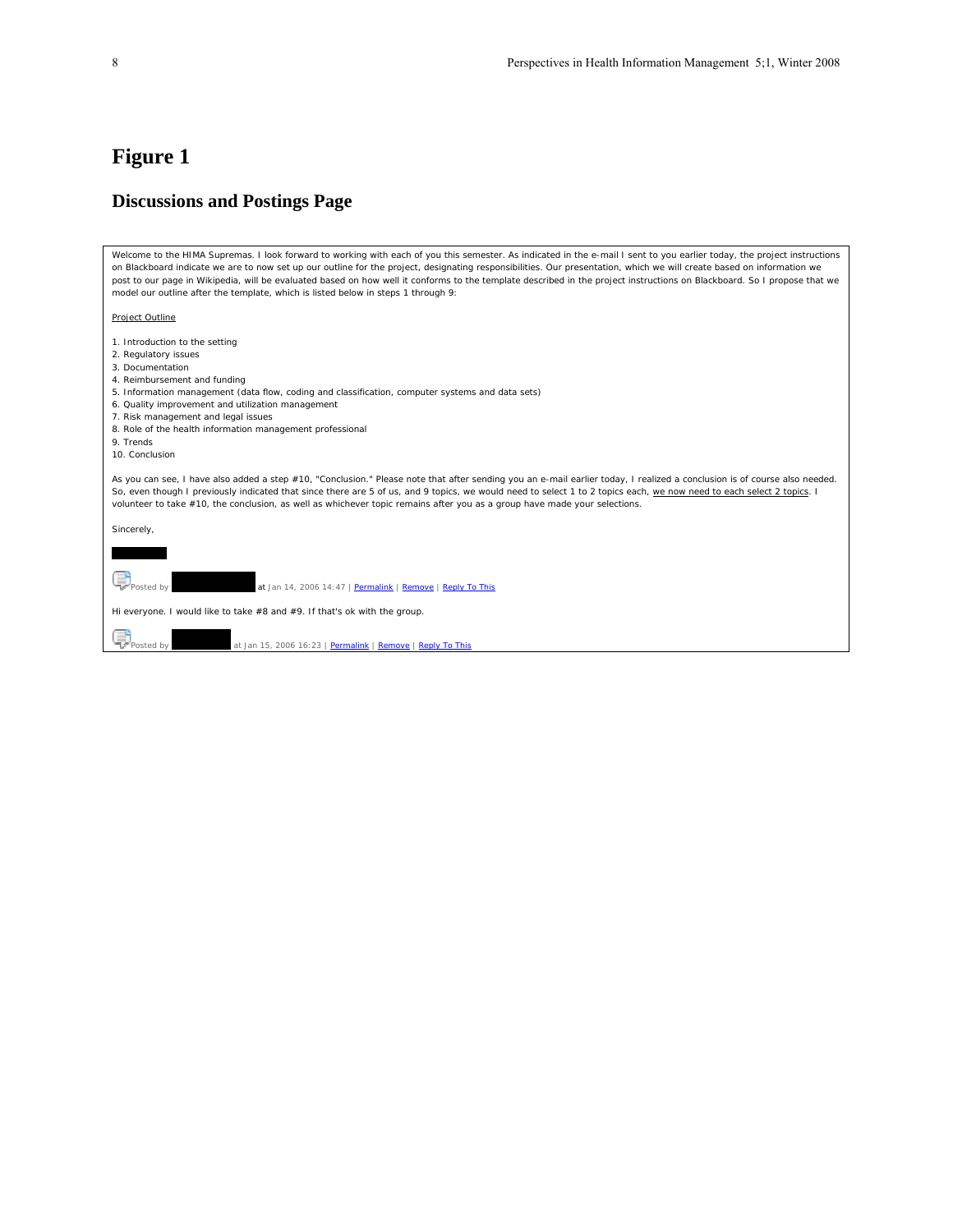# **Reference Page**

| Peden, Ann H. "Dental Care Settings," Ch. 14. "Veterinary Settings," Ch. 15. "Consulting," Ch. 16. Comparative Health Information Management. 2nd ed. Canada:<br>2005. |
|------------------------------------------------------------------------------------------------------------------------------------------------------------------------|
| Posted by<br>at Feb 13, 2006 13:42   Permalink   Remove   Reply To This                                                                                                |
| Merriam-Webster Online. http://www.m-w.com  accessed February 27,2006.                                                                                                 |
| Posted by<br>at Feb 28, 2006 09:32   Permalink   Remove   Reply To This                                                                                                |
| Pediatric Dental Care Record Documentation.http://columbia.edu/peds-cd/contents/syllabus/charting-criteria.html <sup>62</sup> , accessed February 27,2006.             |
| Posted by<br>at Feb 28, 2006 09:37   Permalink   Remove   Reply To This                                                                                                |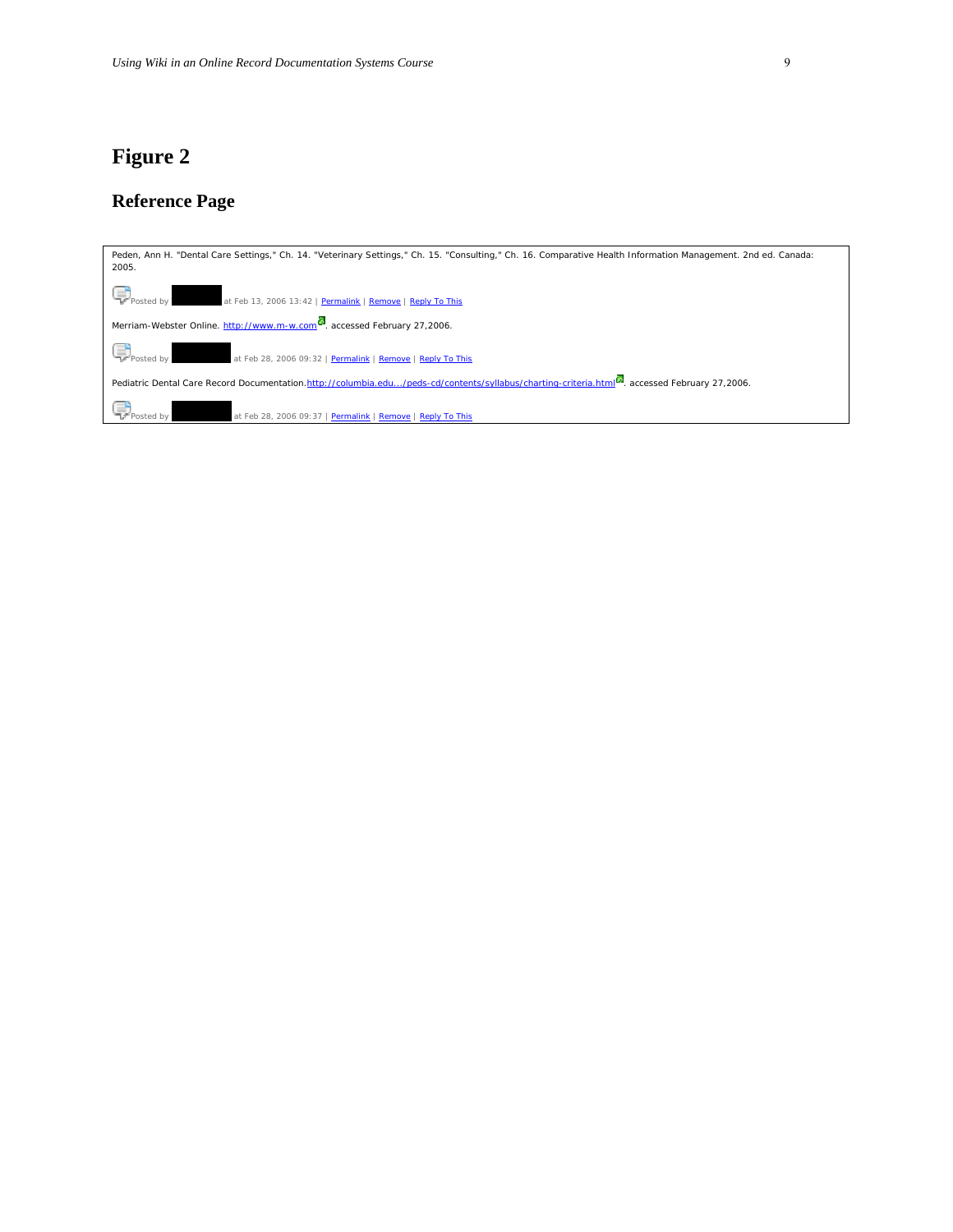### **Postings by the Instructor**

| Hello Everyone. A student has asked a question about the format/layout of the project on the different pages on the Wiki Site - particularly about the research and<br>references information. See my response below.                                                                                                                                                                                           |
|-----------------------------------------------------------------------------------------------------------------------------------------------------------------------------------------------------------------------------------------------------------------------------------------------------------------------------------------------------------------------------------------------------------------|
| You should use the two pages for your group project. Your group should discuss/share ideas on the 'Discussion and Postings' page and list your references on the<br>reference page. With the end product being one PowerPoint presentation per group, you can use the attachment function on the site to work on the .ppt file. You should<br>also list your references on the last slide of your presentation. |
| Posted by<br>at Jan 19, 2006 11:07   Permalink   Remove   Reply To This                                                                                                                                                                                                                                                                                                                                         |
| Just a thought on references: You may want to contact a manager or supervisor at a facility/office, etc and use them as a reference on your project. This is not required<br>but may be helpful.                                                                                                                                                                                                                |
| $\begin{bmatrix} \begin{matrix} \mathbf{I} \\ \mathbf{V} \end{matrix} \end{bmatrix}$ Posted by<br>at Jan 20, 2006 16:54   Permalink   Remove   Reply To This                                                                                                                                                                                                                                                    |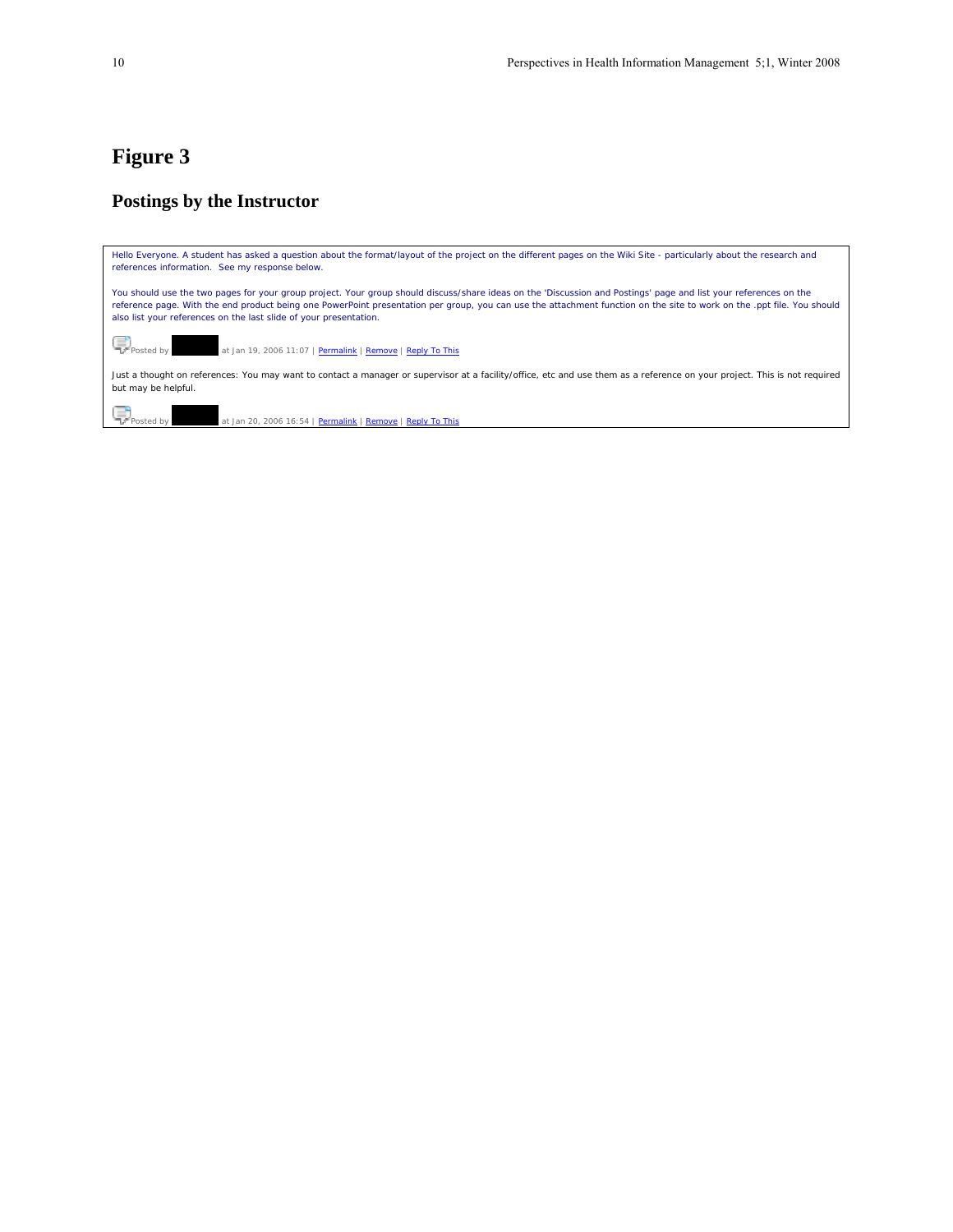

### **The Wiki Site as a Medium for Facilitating Learning**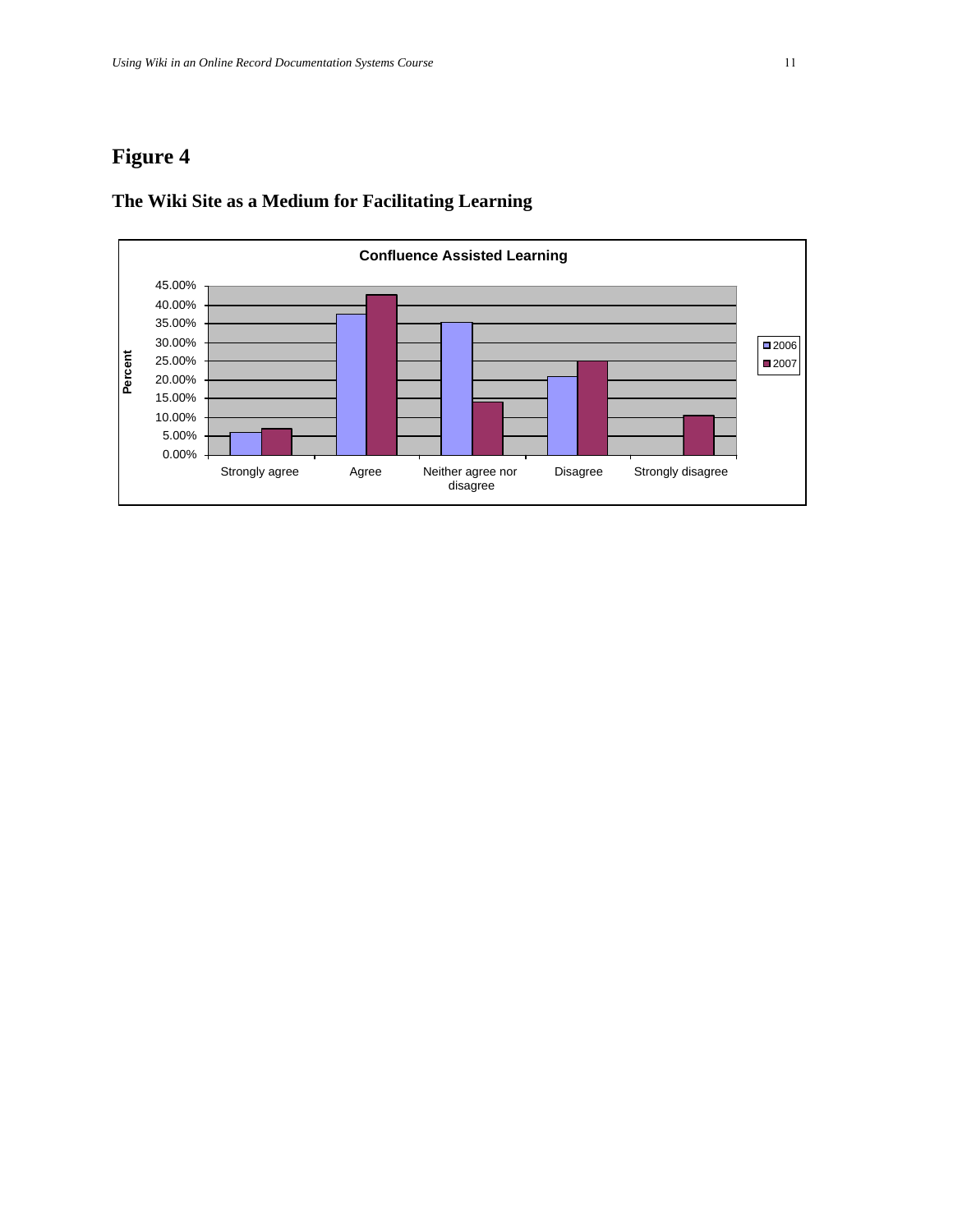

### **The Wiki Site as a Medium for Student Interaction**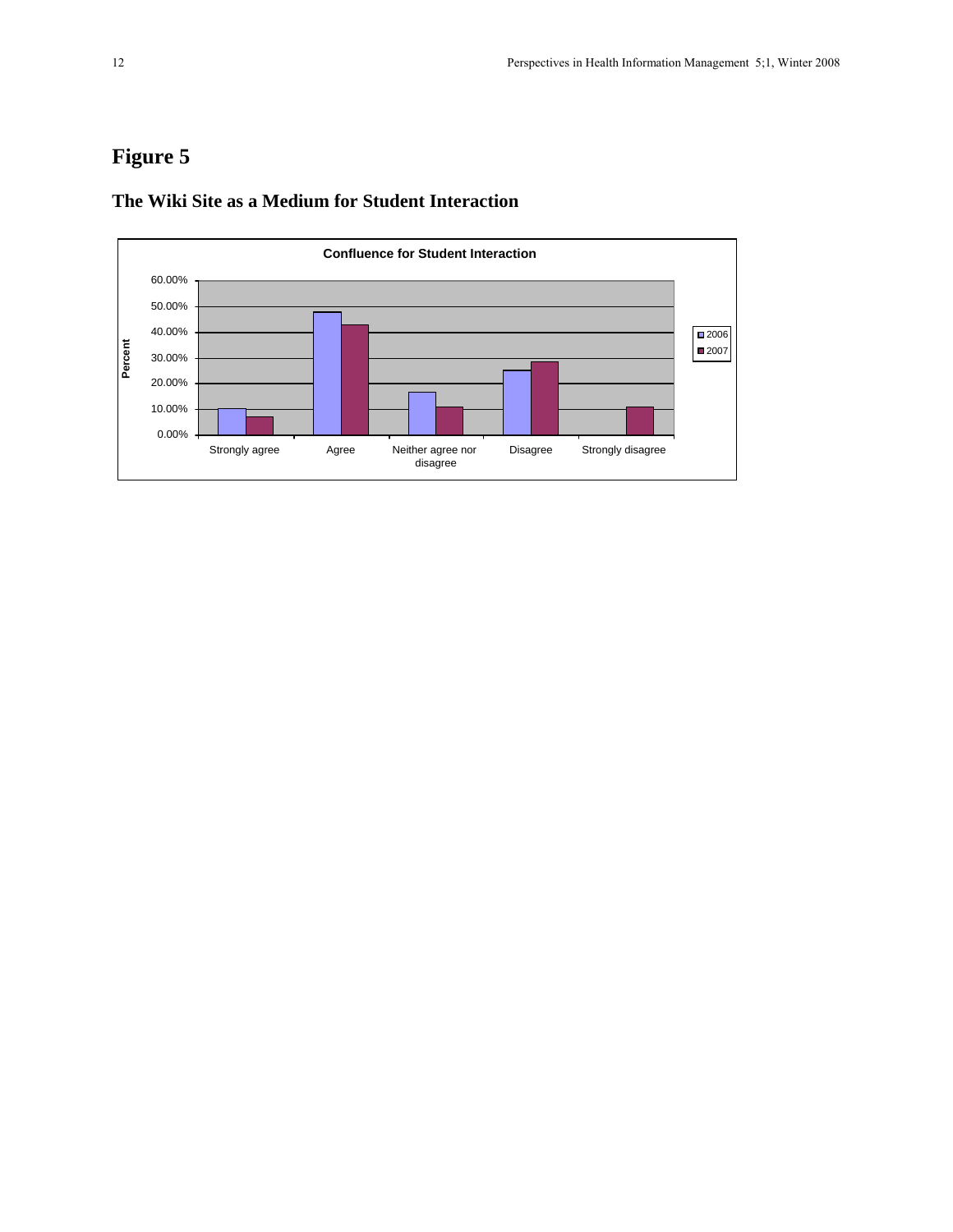

### **The Wiki Site as a Medium for Reflection**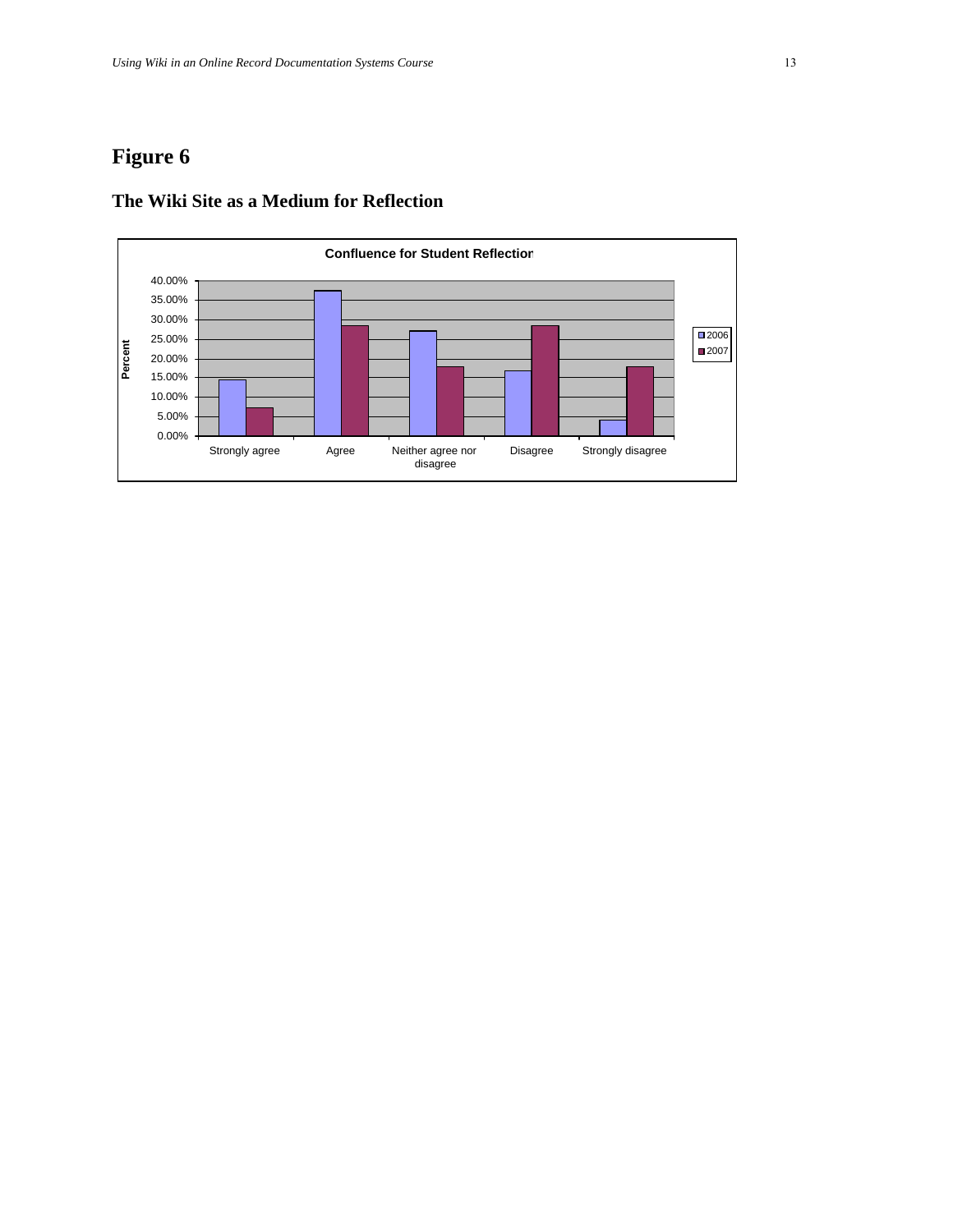

### **The Transferability of the Wiki Site as a Learning Tool**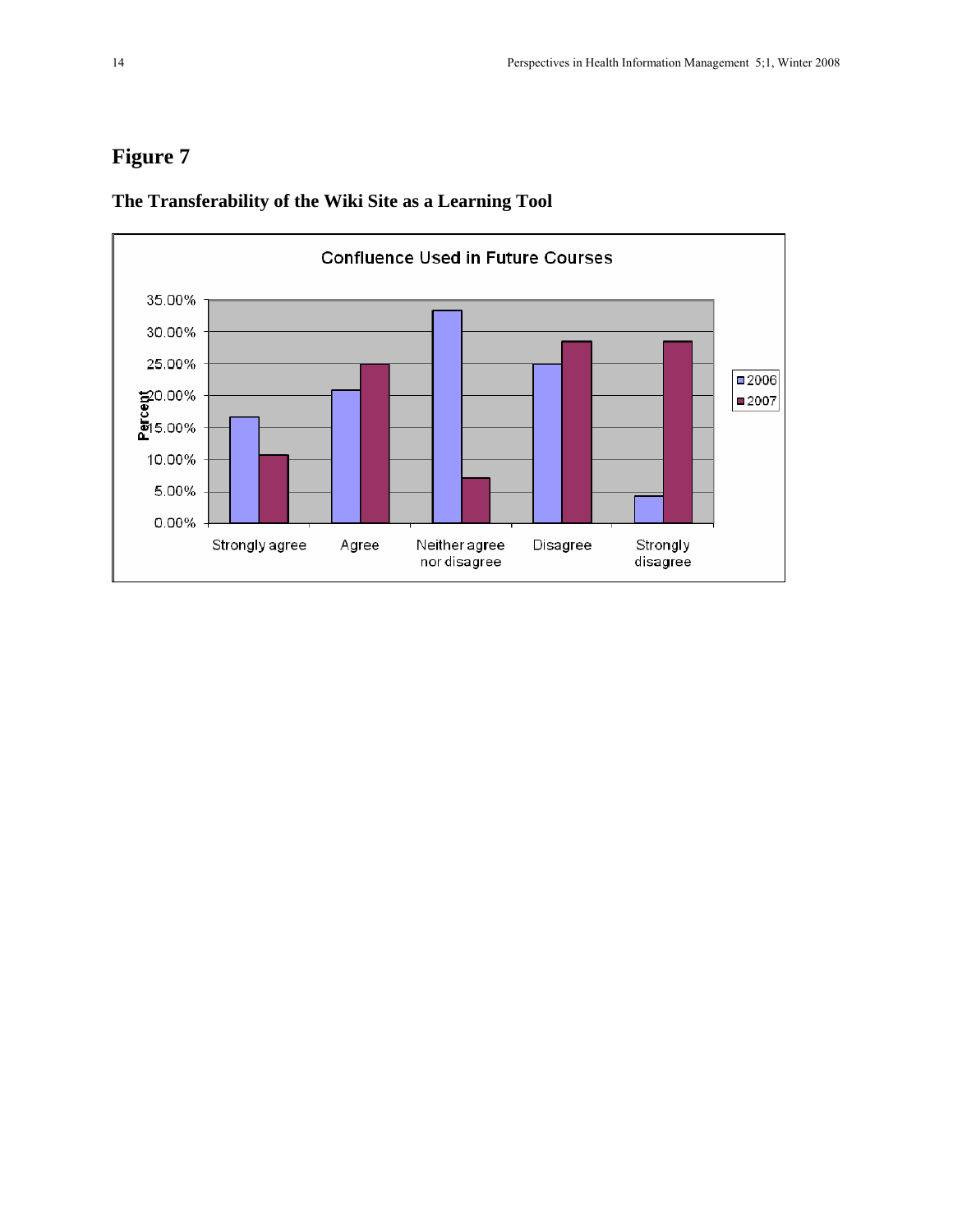# **Table 1**

### **Distinguishing Patterns Found in the Positive Answers**

| Patterns          | Frequency | Sample quotes                                                        |
|-------------------|-----------|----------------------------------------------------------------------|
| Communication     | 14        | "[I] t was useful in communicating with just the group"<br>members." |
|                   |           |                                                                      |
| Collaboration     | 13        | "I think that Confluence is good in the event of a group project     |
|                   |           | where you can post different parts of a paper, Powerpoint slides     |
|                   |           | or references, as we did."                                           |
| Knowledge         | 3         | "I liked using Confluence because I learned how to use               |
| acquisition       |           | something new."                                                      |
| Software features | 3         | "The option that allowed attaching and posting of documents"         |
|                   |           | was extremely helpful."                                              |
| Navigation        |           | "It was easy to navigate."                                           |